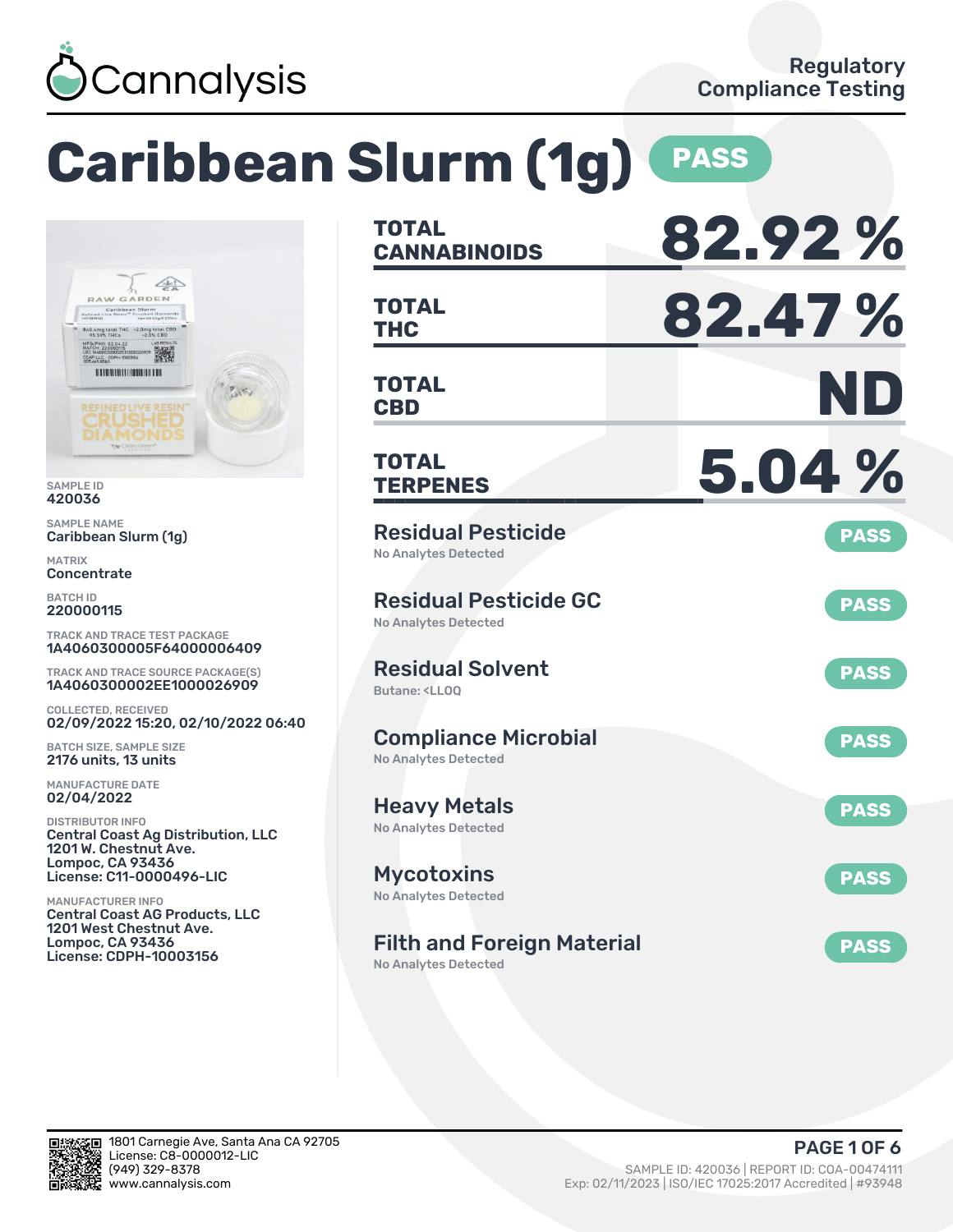

# CANNABINOID ANALYSIS

- Total THC,CBD value(s) have been decarboxylated.
- Total Cannabinoid value(s) have been decarboxylated.  $\mathbf{\Theta}$

| TOTAL THC:          | 824.7 mg/g (82.47 %), 824.7 mg per package |
|---------------------|--------------------------------------------|
| TOTAL CBD:          | ND.                                        |
| TOTAL CANNABINOIDS: | 829.2 mg/g (82.92 %)                       |

UNIT OF MEASUREMENT: Milligrams per Gram(mg/g)

| <b>ANALYTE</b>         | <b>RESULT</b>                      | LOD    | <b>LLOO</b> | <b>ANALYTE</b>   | <b>RESULT</b> | LOD    | LL <sub>00</sub> |
|------------------------|------------------------------------|--------|-------------|------------------|---------------|--------|------------------|
| THCa                   | 938.0 mg/g (93.80 %)               | 0.5000 | 1.0000      | CBDa             | <b>ND</b>     | 0.5000 | 1.0000           |
| D9THC                  | $2.085 \,\mathrm{mq/g}$ (0.2085 %) | 0.5000 | 1.0000      | CBD              | <b>ND</b>     | 0.5000 | 1.0000           |
| D8THC                  | <b>ND</b>                          | 0.5000 | 1.0000      | CBD <sub>v</sub> | $<$ 1 mg/g    | 0.5000 | 1.0000           |
| <b>CBN</b>             | <b>ND</b>                          | 0.5000 | 1.0000      | CBCa             | <b>ND</b>     | 0.5000 | 1.0000           |
| THCva                  | 4.567 mg/g (0.4567 %)              | 0.5000 | 1.0000      | <b>CBC</b>       | <b>ND</b>     | 0.5000 | 1.0000           |
| <b>THC<sub>v</sub></b> | ND.                                | 0.5000 | 1.0000      | CBGa             | <b>ND</b>     | 0.5000 | 1.0000           |
| ExoTHC                 | $<$ 1 mg/g                         | 0.5000 | 1.0000      | <b>CBG</b>       | <b>ND</b>     | 0.5000 | 1.0000           |
| <b>CBL</b>             | <b>ND</b>                          | 0.5000 | 1.0000      |                  |               |        |                  |
|                        |                                    |        |             |                  |               |        |                  |

#### ADDITIONAL INFORMATION

| Method:              | SOP-TECH-001 | Sample Prepped: 02/10/2022 10:17 |                                   | Sample Approved: 02/10/2022 20:06  |  |
|----------------------|--------------|----------------------------------|-----------------------------------|------------------------------------|--|
| Instrument: UPLC-DAD |              |                                  | Sample Analyzed: 02/10/2022 12:22 | Prep-Analytical Batch: 35418-29251 |  |

# TERPENE ANALYSIS

|  | TOTAL TERPENES: |
|--|-----------------|
|--|-----------------|

50.41 mg/g (5.041 %)

| UNIT OF MEASUREMENT: |
|----------------------|
|----------------------|

Milligrams per Gram(mg/g)

| <b>ANALYTE</b>                                                                                                                                  | <b>RESULT</b>                                                                                                               | <b>LOD</b> | <b>LLOQ</b> | <b>ANALYTE</b>         | <b>RESULT</b>                                       | <b>LOD</b> | <b>LLOQ</b> |
|-------------------------------------------------------------------------------------------------------------------------------------------------|-----------------------------------------------------------------------------------------------------------------------------|------------|-------------|------------------------|-----------------------------------------------------|------------|-------------|
| 3-Carene                                                                                                                                        | <b>ND</b>                                                                                                                   | 1.000      | 2.500       | Alpha bisabolol        | <lloq< td=""><td>0.1000</td><td>0.5000</td></lloq<> | 0.1000     | 0.5000      |
| Alpha cedrene                                                                                                                                   | <b>ND</b>                                                                                                                   | 1.000      | 2.500       | Alpha humulene         | 2.188 mg/g $(0.2188\%)$                             | 0.5000     | 1.000       |
| Alpha pinene                                                                                                                                    | 1.610 mg/g $(0.1610 \%)$                                                                                                    | 0.1000     | 1.000       | Alpha terpinene        | <ll0q< td=""><td>0.5000</td><td>1.000</td></ll0q<>  | 0.5000     | 1.000       |
| Alpha terpineol                                                                                                                                 | $0.8971$ mg/g $(0.0897%)$                                                                                                   | 0.3260     | 0.6520      | Beta caryophyllene     | 6.324 mg/g $(0.6324\%)$                             | 0.5000     | 1.000       |
| Beta myrcene                                                                                                                                    | 12.32 mg/g (1.232 %)                                                                                                        | 0.5000     | 1.000       | Beta pinene            | <lloq< td=""><td>0.6070</td><td>1.214</td></lloq<>  | 0.6070     | 1.214       |
| Borneol                                                                                                                                         | <b>ND</b>                                                                                                                   | 1.000      | 2.500       | Camphene               | <b>ND</b>                                           | 0.5000     | 1.000       |
| Camphor                                                                                                                                         | <b>ND</b>                                                                                                                   | 0.1000     | 0.5000      | Caryophyllene oxide ND |                                                     | 0.5000     | 2.500       |
| Cedrol                                                                                                                                          | <b>ND</b>                                                                                                                   | 0.5000     | 1.000       | Cis geraniol           | <b>ND</b>                                           | 1.000      | 2.500       |
| Cis nerolidol                                                                                                                                   | <b>ND</b>                                                                                                                   | 2.500      | 5.000       | Eucalyptol             | <b>ND</b>                                           | 0.1000     | 0.5000      |
| Fenchol                                                                                                                                         | 1.089 mg/g $(0.1089\%)$                                                                                                     | 0.5000     | 1.000       | Fenchone               | <lloq< td=""><td>0.1000</td><td>0.5000</td></lloq<> | 0.1000     | 0.5000      |
| Gamma terpinene                                                                                                                                 | <lloq< td=""><td>0.1000</td><td>0.5000</td><td>Gamma terpineol</td><td><b>ND</b></td><td>0.2090</td><td>0.5230</td></lloq<> | 0.1000     | 0.5000      | Gamma terpineol        | <b>ND</b>                                           | 0.2090     | 0.5230      |
| Geranyl acetate                                                                                                                                 | <b>ND</b>                                                                                                                   | 0.1000     | 0.5000      | Guaiol                 | <b>ND</b>                                           | 2.500      | 5.000       |
| Isoborneol                                                                                                                                      | <b>ND</b>                                                                                                                   | 0.5000     | 1.000       | Isopulegol             | <b>ND</b>                                           | 2.500      | 5.000       |
| Limonene                                                                                                                                        | 4.433 mg/g (0.4433 %)                                                                                                       | 0.5000     | 2.500       | Linalool               | 1.641 mg/g $(0.1641\%)$                             | 0.5000     | 1.000       |
| Menthol                                                                                                                                         | <b>ND</b>                                                                                                                   | 1.000      | 2.500       | Ocimene 1              | <b>ND</b>                                           | 0.1550     | 0.3100      |
| Ocimene <sub>2</sub>                                                                                                                            | $<$ LLOO                                                                                                                    | 0.3450     | 1.725       | P-cymene               | <b>ND</b>                                           | 0.5230     | 1.045       |
| P-mentha-1,5-diene <lloq< td=""><td></td><td>0.5000</td><td>1.000</td><td>Pulegone</td><td><b>ND</b></td><td>0.1000</td><td>0.5000</td></lloq<> |                                                                                                                             | 0.5000     | 1.000       | Pulegone               | <b>ND</b>                                           | 0.1000     | 0.5000      |
| Sabinene                                                                                                                                        | <b>ND</b>                                                                                                                   | 0.5000     | 1.000       | Terpinolene            | 19.91 mg/g (1.991 %)                                | 0.1000     | 0.5000      |
| Trans beta farnesene ND                                                                                                                         |                                                                                                                             | 2.500      | 5.000       | Trans geraniol         | <b>ND</b>                                           | 0.5000     | 2.500       |
| Trans nerolidol                                                                                                                                 | <b>ND</b>                                                                                                                   | 0.5000     | 2.500       | Valencene              | <b>ND</b>                                           | 0.5000     | 1.000       |
|                                                                                                                                                 |                                                                                                                             |            |             |                        |                                                     |            |             |



1801 Carnegie Ave, Santa Ana CA 92705 License: C8-0000012-LIC<br>(949) 329-8378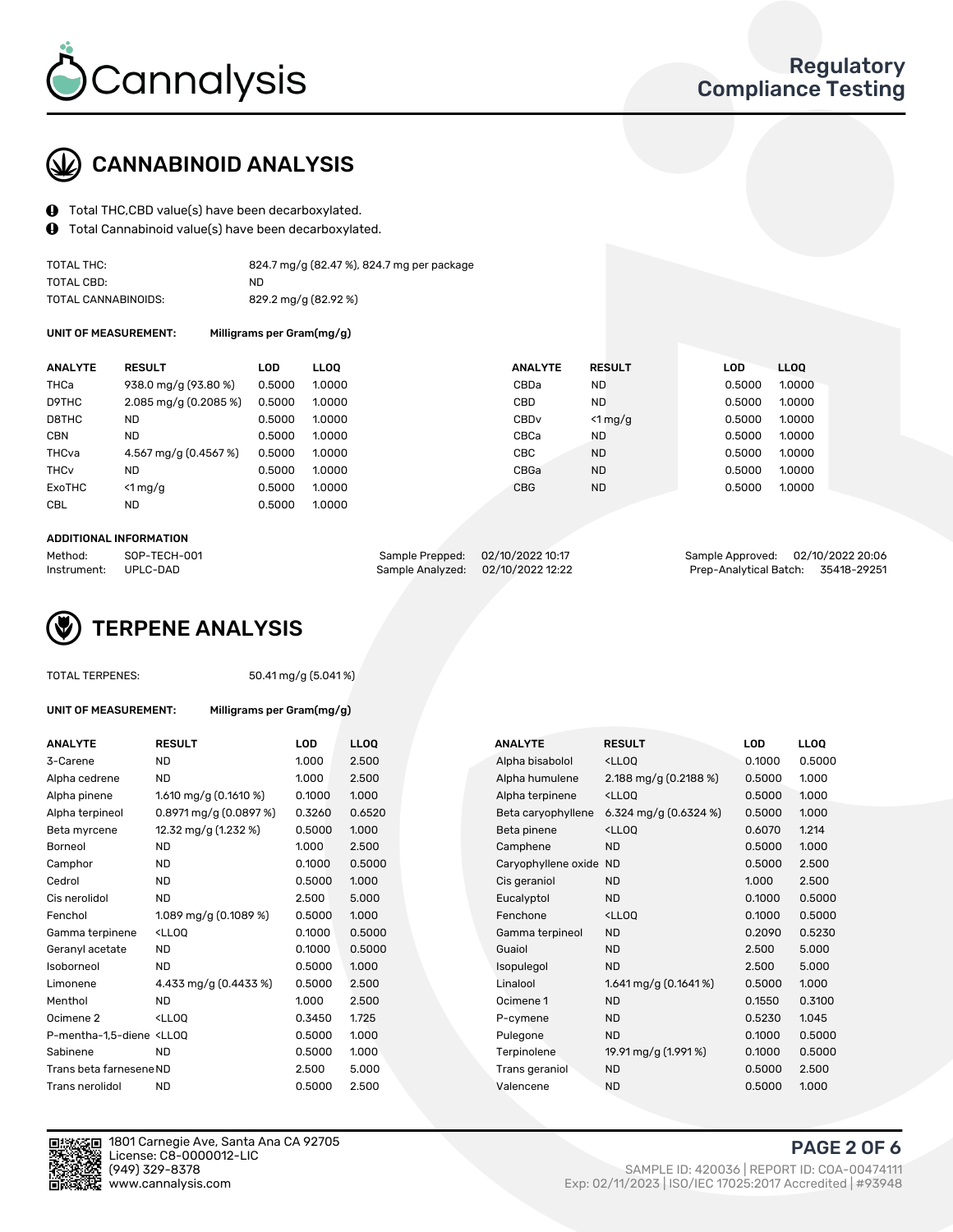

## Regulatory Compliance Testing

#### ADDITIONAL INFORMATION

Method: SOP-TECH-027 Sample Prepped: 02/10/2022 10:59 Sample Approved: 02/11/2022 09:07 Prep-Analytical Batch: 35415-29250



RESIDUAL PESTICIDE ANALYSIS PASS

UNIT OF MEASUREMENT: Micrograms per Gram(ug/g)

| <b>ANALYTE</b>    | <b>RESULT</b> | LOD    | LL <sub>OO</sub> | <b>ACTION LEVEL</b> |      | <b>ANALYTE</b>      | <b>RESULT</b> | <b>LOD</b> | <b>LLOQ</b> | <b>ACTION LEVEL</b> |      |
|-------------------|---------------|--------|------------------|---------------------|------|---------------------|---------------|------------|-------------|---------------------|------|
| Abamectin         | <b>ND</b>     | 0.0200 | 0.0400           | 0.1000              | Pass | Acephate            | <b>ND</b>     | 0.0200     | 0.0400      | 0.1000              | Pass |
| Acequinocyl       | <b>ND</b>     | 0.0200 | 0.0400           | 0.1000              | Pass | Acetamiprid         | <b>ND</b>     | 0.0200     | 0.0400      | 0.1000              | Pass |
| Aldicarb          | <b>ND</b>     | 0.0200 | 0.0400           | 0.0                 | Pass | Azoxystrobin        | <b>ND</b>     | 0.0200     | 0.0400      | 0.1000              | Pass |
| Bifenazate        | <b>ND</b>     | 0.0200 | 0.0400           | 0.1000              | Pass | <b>Bifenthrin</b>   | <b>ND</b>     | 0.0200     | 0.0400      | 3.000               | Pass |
| <b>Boscalid</b>   | <b>ND</b>     | 0.0200 | 0.0400           | 0.1000              | Pass | Carbarvl            | <b>ND</b>     | 0.0200     | 0.0400      | 0.5000              | Pass |
| Carbofuran        | <b>ND</b>     | 0.0200 | 0.0400           | 0.0                 | Pass | Chlorantraniliprole | <b>ND</b>     | 0.0200     | 0.0400      | 10.00               | Pass |
| Clofentezine      | <b>ND</b>     | 0.0200 | 0.0400           | 0.1000              | Pass | Coumaphos           | <b>ND</b>     | 0.0200     | 0.0400      | 0.0                 | Pass |
| Cyfluthrin        | <b>ND</b>     | 0.4000 | 1.000            | 2.000               | Pass | Cypermethrin        | <b>ND</b>     | 0.4000     | 1.000       | 1.000               | Pass |
| Daminozide        | <b>ND</b>     | 0.0200 | 0.0400           | 0.0                 | Pass | Diazinon            | <b>ND</b>     | 0.0200     | 0.0400      | 0.1000              | Pass |
| <b>Dichlorvos</b> | <b>ND</b>     | 0.0200 | 0.0400           | 0.0                 | Pass | Dimethoate          | <b>ND</b>     | 0.0200     | 0.0400      | 0.0                 | Pass |
| Dimethomorph      | <b>ND</b>     | 0.0200 | 0.0400           | 2.000               | Pass | <b>Ethoprophos</b>  | <b>ND</b>     | 0.0200     | 0.0400      | 0.0                 | Pass |
| Etofenprox        | <b>ND</b>     | 0.0200 | 0.0400           | 0.0                 | Pass | Etoxazole           | <b>ND</b>     | 0.0200     | 0.0400      | 0.1000              | Pass |
| Fenhexamid        | <b>ND</b>     | 0.0200 | 0.0400           | 0.1000              | Pass | Fenoxycarb          | <b>ND</b>     | 0.0200     | 0.0400      | 0.0                 | Pass |
| Fenpyroximate     | <b>ND</b>     | 0.0200 | 0.0400           | 0.1000              | Pass | Fipronil            | <b>ND</b>     | 0.0400     | 0.1000      | 0.0                 | Pass |
| Flonicamid        | <b>ND</b>     | 0.0200 | 0.0400           | 0.1000              | Pass | Fludioxonil         | <b>ND</b>     | 0.0200     | 0.0400      | 0.1000              | Pass |
| Hexythiazox       | <b>ND</b>     | 0.0200 | 0.0400           | 0.1000              | Pass | Imazalil            | <b>ND</b>     | 0.0200     | 0.0400      | 0.0                 | Pass |
| Imidacloprid      | <b>ND</b>     | 0.0200 | 0.0400           | 5.000               | Pass | Kresoxim methyl     | <b>ND</b>     | 0.0200     | 0.0400      | 0.1000              | Pass |
| Malathion         | <b>ND</b>     | 0.0200 | 0.0400           | 0.5000              | Pass | Metalaxyl           | <b>ND</b>     | 0.0200     | 0.0400      | 2.000               | Pass |
| Methiocarb        | <b>ND</b>     | 0.0200 | 0.0400           | 0.0                 | Pass | Methomyl            | <b>ND</b>     | 0.0200     | 0.0400      | 1.000               | Pass |
| Mevinphos         | <b>ND</b>     | 0.0200 | 0.0400           | 0.0                 | Pass | Myclobutanil        | <b>ND</b>     | 0.0200     | 0.0400      | 0.1000              | Pass |
| Naled             | <b>ND</b>     | 0.0200 | 0.0400           | 0.1000              | Pass | Oxamyl              | <b>ND</b>     | 0.0200     | 0.0400      | 0.5000              | Pass |
| Paclobutrazol     | <b>ND</b>     | 0.0200 | 0.0400           | 0.0                 | Pass | Permethrins         | <b>ND</b>     | 0.0400     | 0.1000      | 0.5000              | Pass |
| Phosmet           | <b>ND</b>     | 0.0200 | 0.0400           | 0.1000              | Pass | Piperonyl butoxide  | <b>ND</b>     | 0.0200     | 0.0400      | 3.000               | Pass |
| Prallethrin       | <b>ND</b>     | 0.0200 | 0.0400           | 0.1000              | Pass | Propiconazole       | <b>ND</b>     | 0.0200     | 0.0400      | 0.1000              | Pass |
| Propoxur          | <b>ND</b>     | 0.0200 | 0.0400           | 0.0                 | Pass | Pyrethrins          | <b>ND</b>     | 0.0200     | 0.0400      | 0.5000              | Pass |
| Pyridaben         | <b>ND</b>     | 0.0200 | 0.0400           | 0.1000              | Pass | Spinetoram          | <b>ND</b>     | 0.0200     | 0.0400      | 0.1000              | Pass |
| Spinosad          | <b>ND</b>     | 0.0300 | 0.0700           | 0.1000              | Pass | Spiromesifen        | <b>ND</b>     | 0.0200     | 0.0400      | 0.1000              | Pass |
| Spirotetramat     | <b>ND</b>     | 0.0200 | 0.0400           | 0.1000              | Pass | Spiroxamine         | <b>ND</b>     | 0.0200     | 0.0400      | 0.0                 | Pass |
| Tebuconazole      | <b>ND</b>     | 0.0200 | 0.0400           | 0.1000              | Pass | Thiacloprid         | <b>ND</b>     | 0.0200     | 0.0400      | 0.0                 | Pass |
| Thiamethoxam      | <b>ND</b>     | 0.0200 | 0.0400           | 5.000               | Pass | Trifloxystrobin     | <b>ND</b>     | 0.0200     | 0.0400      | 0.1000              | Pass |

#### ADDITIONAL INFORMATION

Method: SOP-TECH-002 Sample Prepped: 02/10/2022 07:59 Sample Approved: 02/10/2022 14:16<br>Instrument: LC-MS/MS Sample Analyzed: 02/10/2022 07:59 Prep-Analytical Batch: 35410-29240 Prep-Analytical Batch: 35410-29240

PAGE 3 OF 6

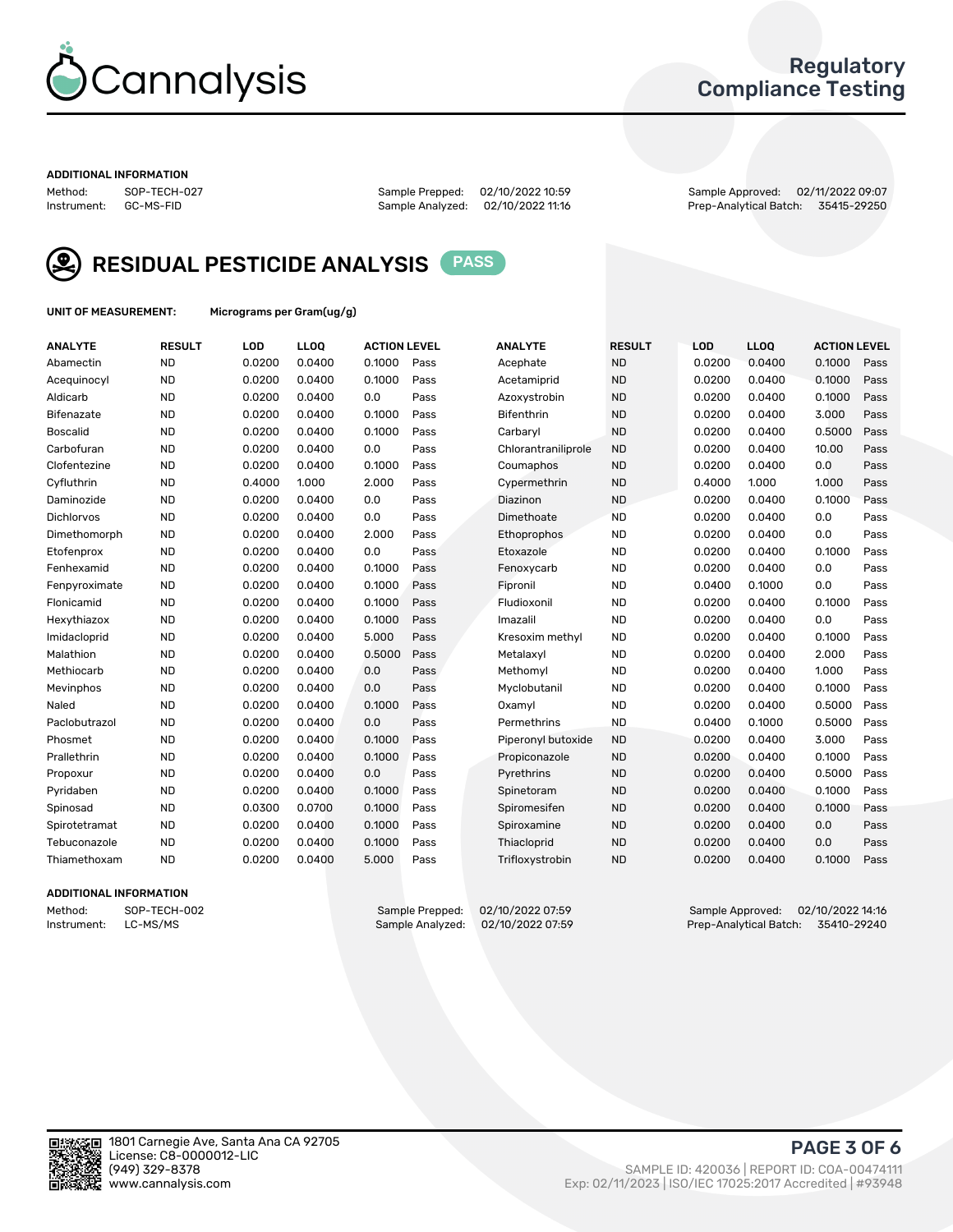

## RESIDUAL PESTICIDE GC ANALYSIS PASS

| UNIT OF MEASUREMENT:   |                                                                 | Micrograms per Gram(ug/g) |             |                                      |      |                                                                               |               |        |             |                     |      |
|------------------------|-----------------------------------------------------------------|---------------------------|-------------|--------------------------------------|------|-------------------------------------------------------------------------------|---------------|--------|-------------|---------------------|------|
| <b>ANALYTE</b>         | <b>RESULT</b>                                                   | LOD                       | <b>LLOO</b> | <b>ACTION LEVEL</b>                  |      | <b>ANALYTE</b>                                                                | <b>RESULT</b> | LOD    | <b>LLOO</b> | <b>ACTION LEVEL</b> |      |
| Captan                 | ND                                                              | 0.1000                    | 0.2000      | 0.7000                               | Pass | Chlordane                                                                     | <b>ND</b>     | 0.0109 | 0.0136      | 0.0                 | Pass |
| Methyl parathion       | <b>ND</b>                                                       | 0.0400                    | 0.1000      | 0.0                                  | Pass | <b>PCNB</b>                                                                   | <b>ND</b>     | 0.0200 | 0.0400      | 0.1000              | Pass |
| Chlorfenapyr           | <b>ND</b>                                                       | 0.0800                    | 0.1000      | 0.0                                  | Pass | Chlorpyrifos                                                                  | <b>ND</b>     | 0.0800 | 0.1000      | 0.0                 | Pass |
| ADDITIONAL INFORMATION |                                                                 |                           |             |                                      |      |                                                                               |               |        |             |                     |      |
| Method:<br>Instrument: | SOP-TECH-010<br>Sample Prepped:<br>GC-MS/MS<br>Sample Analyzed: |                           |             | 02/10/2022 07:58<br>02/10/2022 07:59 |      | 02/10/2022 13:22<br>Sample Approved:<br>Prep-Analytical Batch:<br>35411-29241 |               |        |             |                     |      |

## RESIDUAL SOLVENT ANALYSIS PASS

UNIT OF MEASUREMENT: Micrograms per Gram(ug/g)

| <b>ANALYTE</b>       | <b>RESULT</b> | <b>LOD</b> | <b>LLOO</b> | <b>ACTION LEVEL</b> |      | <b>ANALYTE</b>           | <b>RESULT</b>                                                               | LOD    | <b>LLOO</b> | <b>ACTION LEVEL</b> |      |
|----------------------|---------------|------------|-------------|---------------------|------|--------------------------|-----------------------------------------------------------------------------|--------|-------------|---------------------|------|
| Acetone              | <b>ND</b>     | 50.00      | 100.0       | 5000                | Pass | Acetonitrile             | <b>ND</b>                                                                   | 50.00  | 100.0       | 410.0               | Pass |
| Benzene              | <b>ND</b>     | 0.5000     | 1.000       | 1.000               | Pass | <b>Butane</b>            | <lloo< td=""><td>50.00</td><td>100.0</td><td>5000</td><td>Pass</td></lloo<> | 50.00  | 100.0       | 5000                | Pass |
| Chloroform           | <b>ND</b>     | 0.5000     | 1.000       | 1.000               | Pass | Ethanol                  | <b>ND</b>                                                                   | 50.00  | 100.0       | 5000                | Pass |
| <b>Ethyl Acetate</b> | <b>ND</b>     | 50.00      | 100.0       | 5000                | Pass | <b>Ethyl Ether</b>       | <b>ND</b>                                                                   | 50.00  | 100.0       | 5000                | Pass |
| Ethylene oxide       | <b>ND</b>     | 0.5000     | 1.000       | 1.000               | Pass | Heptane                  | <b>ND</b>                                                                   | 50.00  | 100.0       | 5000                | Pass |
| Hexane               | <b>ND</b>     | 50.00      | 100.0       | 290.0               | Pass | <b>Isopropyl Alcohol</b> | <b>ND</b>                                                                   | 50.00  | 100.0       | 5000                | Pass |
| Methanol             | <b>ND</b>     | 50.00      | 100.0       | 3000                | Pass | Methylene chloride       | <b>ND</b>                                                                   | 0.5000 | 1.000       | 1.000               | Pass |
| Pentane              | <b>ND</b>     | 50.00      | 100.0       | 5000                | Pass | Propane                  | <b>ND</b>                                                                   | 50.00  | 200.0       | 5000                | Pass |
| Toluene              | <b>ND</b>     | 50.00      | 100.0       | 890.0               | Pass | Xvlenes                  | <b>ND</b>                                                                   | 50.08  | 100.0       | 2170                | Pass |
| Trichloroethylene    | <b>ND</b>     | 0.5000     | 1.000       | 1.000               | Pass | 1.2-Dichloroethane       | <b>ND</b>                                                                   | 0.5000 | 1.000       | 1.000               | Pass |

#### ADDITIONAL INFORMATION

Method: SOP-TECH-021 Sample Prepped: 02/10/2022 13:47 Sample Approved: 02/11/2022 12:26<br>Sample Analyzed: 02/10/2022 13:50 Prep-Analytical Batch: 35429-29253

Prep-Analytical Batch: 35429-29253



UNIT OF MEASUREMENT: Cycle Threshold (Ct)

|                                       |               |       |             | <b>ACTION LEVEL</b> | <b>ANALYTE</b>   |                |                                      |                        |             |             |                     |
|---------------------------------------|---------------|-------|-------------|---------------------|------------------|----------------|--------------------------------------|------------------------|-------------|-------------|---------------------|
| <b>ANALYTE</b>                        | <b>RESULT</b> | LOD   | <b>LLOO</b> |                     |                  |                | <b>RESULT</b>                        | <b>LOD</b>             | <b>LLOO</b> |             | <b>ACTION LEVEL</b> |
| A.fumigatus                           | <b>ND</b>     | 33.00 | 0.0         | 0.0                 | Pass             | A. flavus      | <b>ND</b>                            | 33.00                  | 0.0         | 0.0         | Pass                |
| A. niger                              | <b>ND</b>     | 33.00 | 0.0         | 0.0                 | Pass             | A. terreus     | <b>ND</b>                            | 33.00                  | 0.0         | 0.0         | Pass                |
| <b>STEC</b>                           | <b>ND</b>     | 33.00 | 0.0         | 0.0                 | Pass             | Salmonella spp | <b>ND</b>                            | 33.00                  | 0.0         | 0.0         | Pass                |
| ADDITIONAL INFORMATION                |               |       |             |                     |                  |                |                                      |                        |             |             |                     |
| SOP-TECH-016, SOP-TECH-022<br>Method: |               |       |             | Sample Prepped:     | 02/11/2022 07:11 |                | 02/11/2022 12:53<br>Sample Approved: |                        |             |             |                     |
| aPCR<br>Instrument:                   |               |       |             | Sample Analyzed:    | 02/11/2022 07:13 |                |                                      | Prep-Analytical Batch: |             | 35436-29265 |                     |

ान

(949) 329-8378 SAMPLE ID: 420036 | REPORT ID: COA-00474111 Exp: 02/11/2023 | ISO/IEC 17025:2017 Accredited | #93948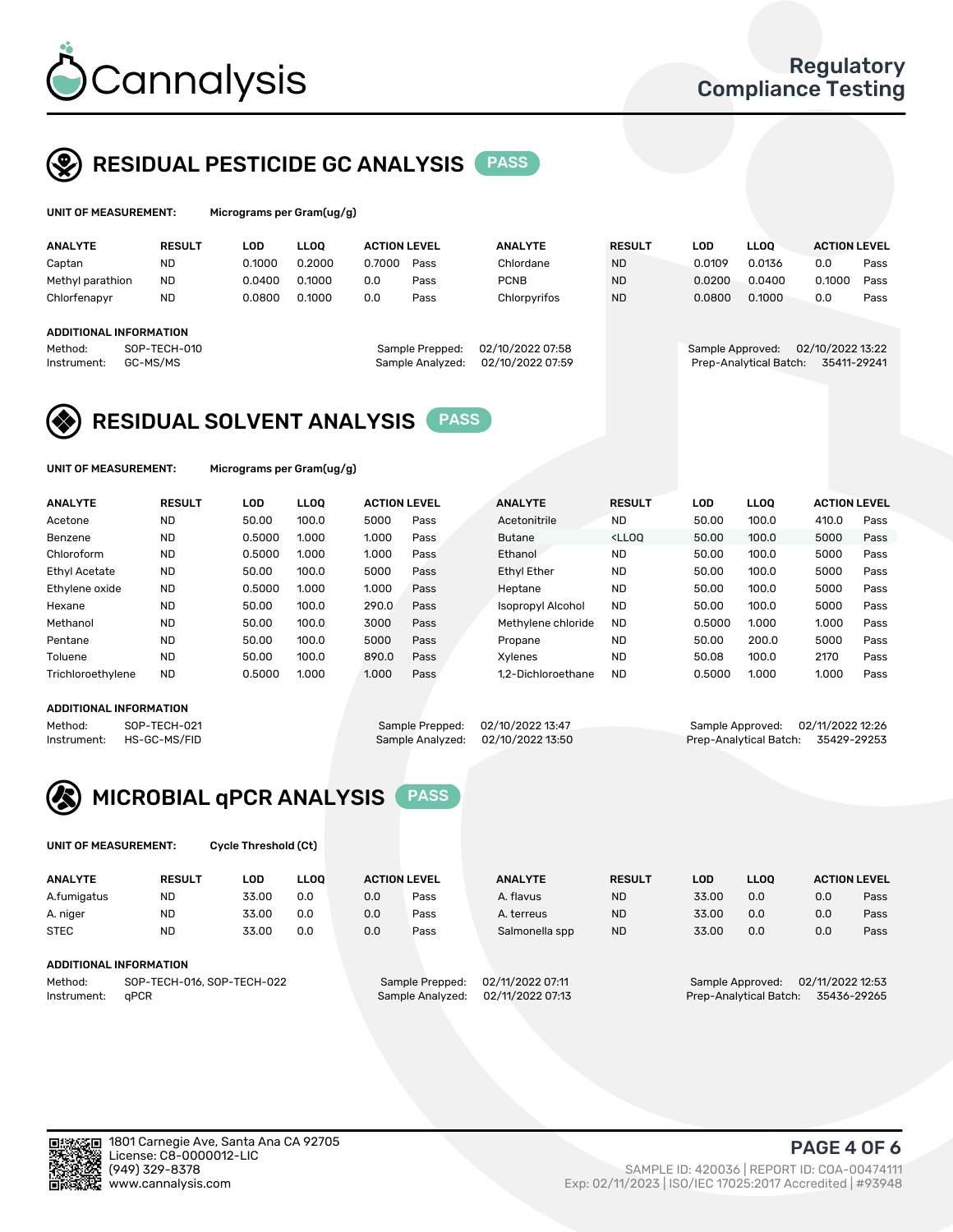



| UNIT OF MEASUREMENT:                                    |                        |                                | Micrograms per Gram(ug/g) |                     |                                     |                                      |               |            |                                            |                                 |      |  |  |
|---------------------------------------------------------|------------------------|--------------------------------|---------------------------|---------------------|-------------------------------------|--------------------------------------|---------------|------------|--------------------------------------------|---------------------------------|------|--|--|
| <b>ANALYTE</b>                                          | <b>RESULT</b>          | <b>LOD</b>                     | <b>LLOO</b>               | <b>ACTION LEVEL</b> |                                     | <b>ANALYTE</b>                       | <b>RESULT</b> | <b>LOD</b> | <b>LLOO</b>                                | <b>ACTION LEVEL</b>             |      |  |  |
| Arsenic                                                 | ND.                    | 0.0120                         | 0.1000                    | 0.2000              | Pass                                | Cadmium                              | <b>ND</b>     | 0.0072     | 0.0500                                     | 0.2000                          | Pass |  |  |
| Lead                                                    | <b>ND</b>              | 0.0068                         | 0.0500                    | 0.5000              | Pass                                | Mercury                              | <b>ND</b>     | 0.0060     | 0.0500                                     | 0.1000                          | Pass |  |  |
| <b>ADDITIONAL INFORMATION</b><br>Method:<br>Instrument: | SOP-TECH-013<br>ICP-MS |                                |                           |                     | Sample Prepped:<br>Sample Analyzed: | 02/10/2022 10:17<br>02/10/2022 10:20 |               |            | Sample Approved:<br>Prep-Analytical Batch: | 02/10/2022 19:04<br>35416-29249 |      |  |  |
| (谦)                                                     |                        | <b>MYCOTOXINS ANALYSIS</b>     |                           |                     |                                     |                                      |               |            |                                            |                                 |      |  |  |
| UNIT OF MEASUREMENT:                                    |                        | Micrograms per Kilogram(ug/kg) |                           |                     |                                     |                                      |               |            |                                            |                                 |      |  |  |

| <b>ANALYTE</b>          | <b>RESULT</b> | LOD   | <b>LLOO</b>     | <b>ACTION LEVEL</b> | <b>ANALYTE</b> | <b>RESULT</b>    | LOD   | <b>LLOO</b>      | <b>ACTION LEVEL</b> |
|-------------------------|---------------|-------|-----------------|---------------------|----------------|------------------|-------|------------------|---------------------|
| Aflatoxin B1            | ND            | 1.000 | 2.000           | N/A                 | Aflatoxin B2   | <b>ND</b>        | 2.000 | 5.000            | N/A                 |
| Aflatoxin G1            | ND            | 2.000 | 5.000           | N/A                 | Aflatoxin G2   | ND               | 2.000 | 5.000            | N/A                 |
| <b>Total Aflatoxins</b> | <b>ND</b>     | 10.00 | 14.00           | 20.00<br>Pass       | Ochratoxin A   | <b>ND</b>        | 1.000 | 2.000            | 20.00<br>Pass       |
| ADDITIONAL INFORMATION  |               |       |                 |                     |                |                  |       |                  |                     |
| Method:                 | SOP-TECH-020  |       | Sample Prepped: | 02/10/2022 13:49    |                | Sample Approved: |       | 02/11/2022 11:30 |                     |

Instrument: LC-MS/MS Sample Analyzed: 02/10/2022 14:14 Prep-Analytical Batch: 35424-29257

## FILTH & FOREIGN MATERIAL ANALYSIS PASS Q

UNIT OF MEASUREMENT: Filth and Foreign Matter (%, #/3g)

| <b>ANALYTE</b>                                              | <b>RESULT</b> | LOD | <b>LLOO</b> | <b>ACTION LEVEL</b>                                                         |      | <b>ANALYTE</b> | <b>RESULT</b> | LOD<br>LLOO                                                                   |     |       | <b>ACTION LEVEL</b> |  |
|-------------------------------------------------------------|---------------|-----|-------------|-----------------------------------------------------------------------------|------|----------------|---------------|-------------------------------------------------------------------------------|-----|-------|---------------------|--|
| IF RH ME                                                    | <b>ND</b>     | 0.0 | 0.0         | 1.000                                                                       | Pass | <b>IFM</b>     | <b>ND</b>     | 0.0                                                                           | 0.0 | 25.00 | Pass                |  |
| Mold                                                        | <b>ND</b>     | 0.0 | 0.0         | 25.00                                                                       | Pass | <b>SSCD</b>    | <b>ND</b>     | 0.0                                                                           | 0.0 | 25.00 | Pass                |  |
| ADDITIONAL INFORMATION                                      |               |     |             |                                                                             |      |                |               |                                                                               |     |       |                     |  |
| Method:<br>SOP-TECH-009<br>Instrument:<br>Visual Inspection |               |     |             | 02/10/2022 09:41<br>Sample Prepped:<br>02/10/2022 09:41<br>Sample Analyzed: |      |                |               | 02/10/2022 09:42<br>Sample Approved:<br>Prep-Analytical Batch:<br>35414-29246 |     |       |                     |  |